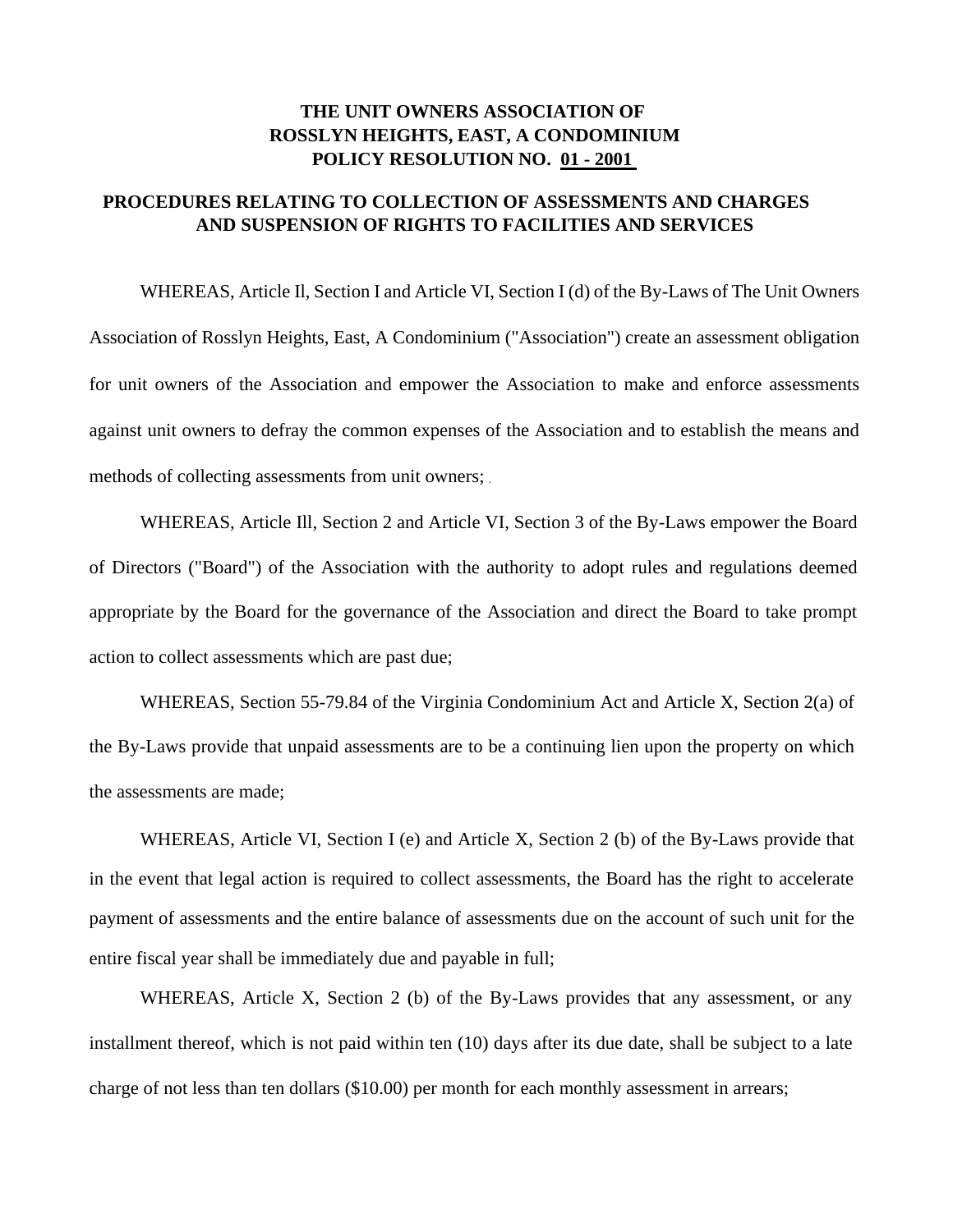WHEREAS, Article X, Section I (a) of the By-Laws provides that a unit owner's failure to comply with the terms of the Declaration, By-Laws, and Rules and Regulations shall entitle the Association to bring an action at law against that delinquent unit owner and to foreclose on the unit pursuant to a lien filed for non-payment of assessments;

WHEREAS, Article X, Section I (c) of the By-Laws provides that in any proceeding arising out of any alleged default of payment of assessments by a unit owner, the Association, as the prevailing party, shall be entitled to recover attorneys' fees and costs;

WHEREAS, Article X, Section 1 (e) of the Bylaws provides that interest shall accrue on any common expenses or other sum assessed that is in default for more than ten (10) days at a rate of eight percent (8%) per annum;

WHEREAS, Section 55-79.80:2 of the Condominium Act empowers the Board of Directors to suspend a unit owner's right to use facilities or services of the Association for a reasonable period not to exceed the duration of the default or violation for nonpayment of assessments which are more than sixty (60) days past due,

WHEREAS, it is the intent of the Board, pursuant to Section 55-79.80:2 of the Act, to authorize suspension of unit owners' use of the Association's facilities and services provided by or through the Association for nonpayment of assessments which are more than sixty (60) days past due; and

WHEREAS, there is a need to establish orderly procedures for the billing and collection of assessments and charges;

NOW, THEREFORE, IT IS HEREBY RESOLVED THAT the Board by the Act, the Governing Documents and this Resolution hereby vacates and supercedes any and all previously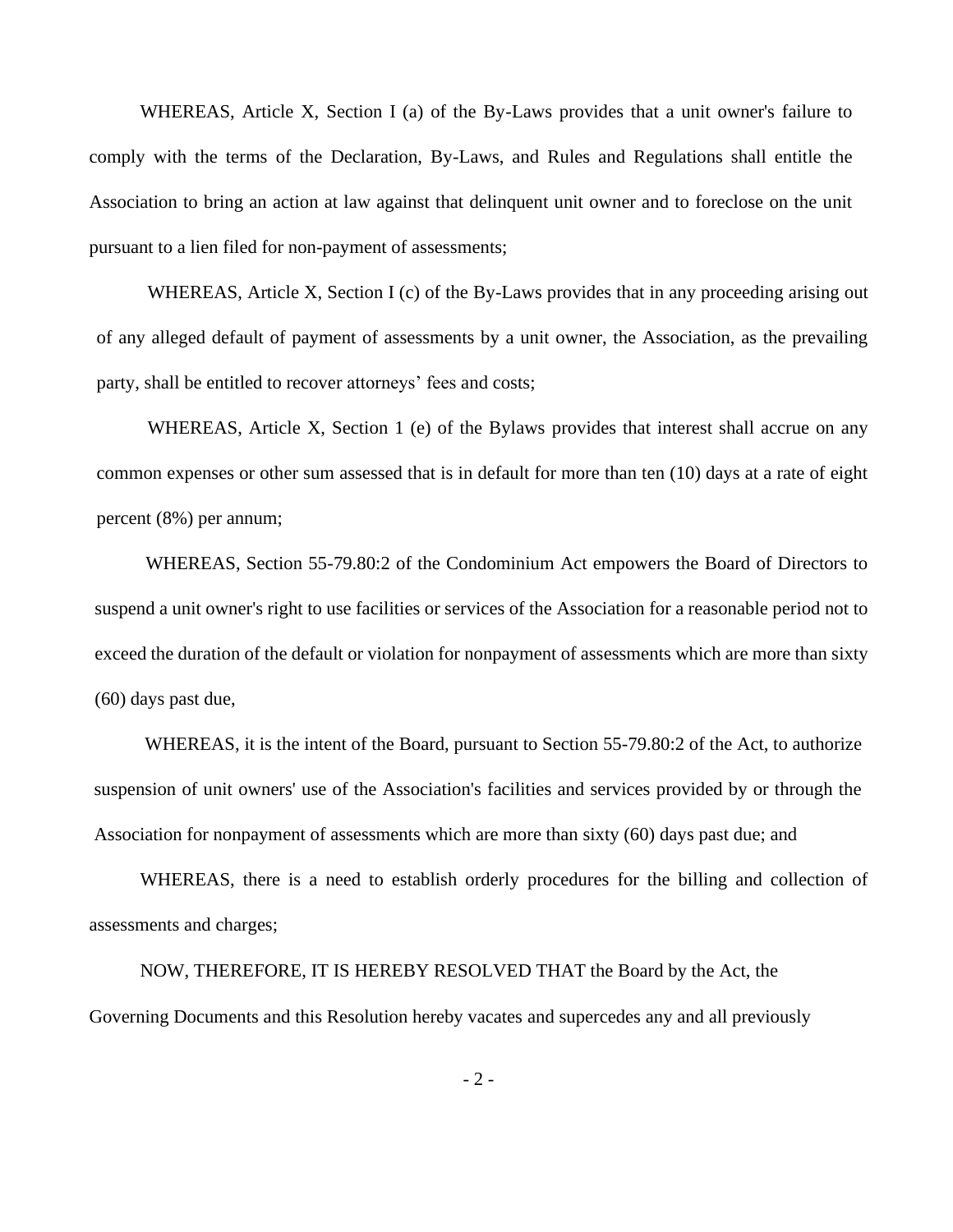adopted resolutions related to or regarding collection practices and procedures and hereby duly adopts the following assessment collection procedures:

## 1. ROUTINE COLLECTIONS

A. The Association will allow annual assessments to be paid in twelve (12) equal monthly installments which will be collected on a monthly basis and shall be due and payable on the first day of the applicable month. All special assessments, unless otherwise provided for by the Board in a separate resolution, shall be due and payable on the first day of the next month after delivery to the owner of the notice of special assessment provided that more than ten (10) days notice is provided

B. All documents, correspondence, and notices relating to assessments or charges shall be mailed to the address which appears on the books of the Association or to such other address as is designated in writing by an owner to the Association.

C. Non-receipt of an invoice shall in no way relieve the unit owner of the obligation to pay the amount due by the due date.

## II. REMEDIES FOR NONPAYMENT OF ASSESSMENT

A. Acceleration. If an account is turned over to legal counsel for collection, the entire balance of assessments due on the account of such unit for the entire fiscal year shall be immediately due and payable in full.

B. Late Fee. If payment of the total assessments, or of any installment thereof, or charges due, including special assessments and returned check charges, are not received by the managing agent by the fifteenth (15th) day of the month, the account shall be deemed late and a late fee of \$25.00 shall be added to the amount due and shall be a part of the continuing lien for assessments, as provided for in the Bylaws and the Act, until all sums due and owing shall have been

C. Returned Checks. If a check is returned and an assessment, or any installment thereof, or charge due and owing is not otherwise received in the applicable time period, as provided in paragraph I.A. above, the account shall be deemed late and a late charge shall be added, in addition to a returned check charge of not more than Twenty-Five Dollars (\$25.00).

Spos Comm

D. Late Notice. A "Late Notice" may be sent by the managing agent to owners who have not paid assessments or charges, in full, by the fifteenth (15h) day after the due date. The late notice may warn the owner that the account may be sent to legal counsel for legal proceedings. The notice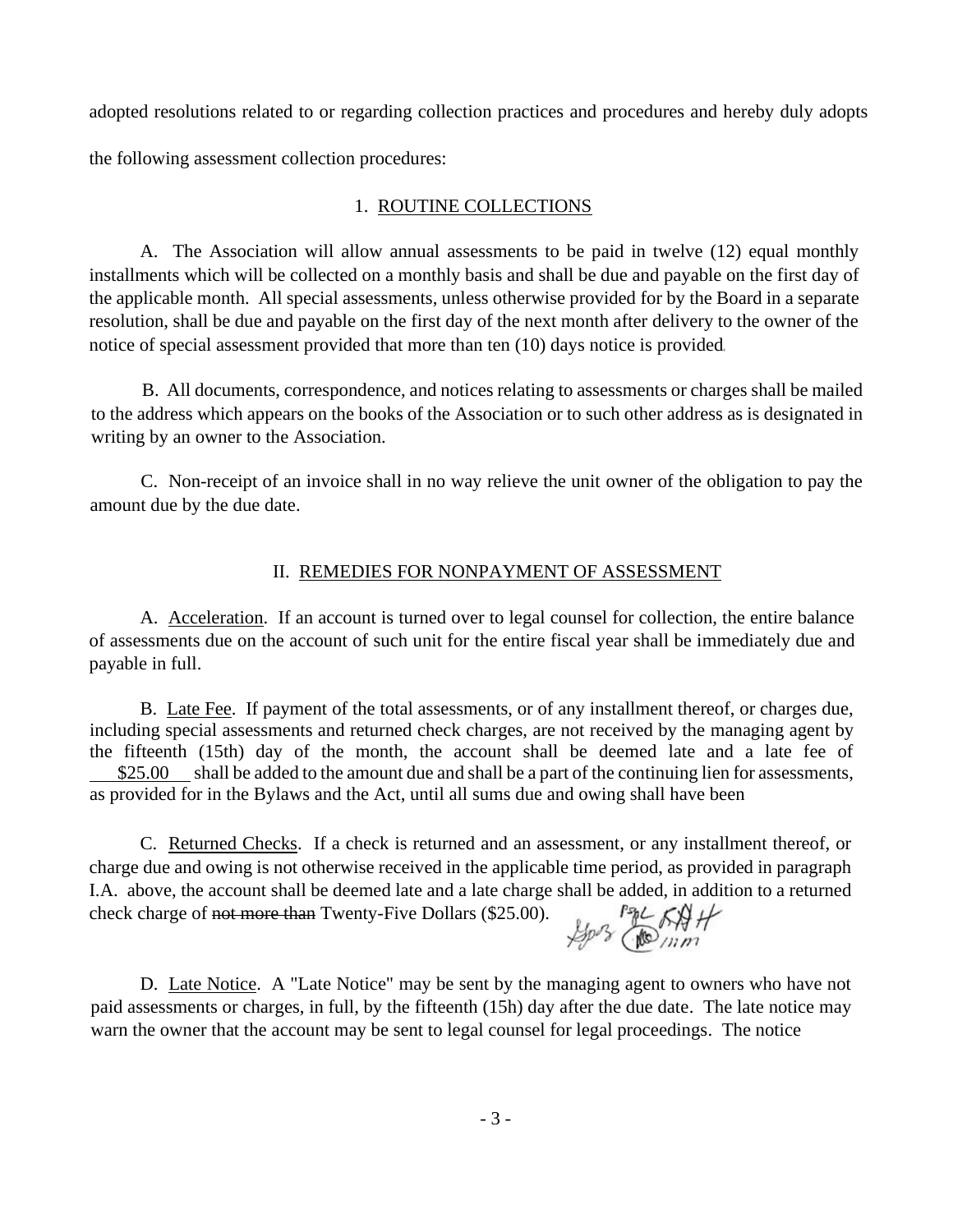may also provide and warn that if the overdue assessments are, become, or remain more than sixty (60) days in arrears, the rights of the unit owner to use the common elements, facilities and services provided through the Association will be suspended. If the owner requests a hearing regarding the proposed suspension, the Board will hold a hearing. The Late Notice may also specify that the unit owner shall have the right to request a hearing regarding any proposed suspension of his or her right to facilities and services of the Association and that such request must be in writing and directed to the Association.

E. Referral to Legal Counsel. If payment in full, of any assessment or charge, interest and returned check charges, is not received by the managing agent by the forty-fifth (45th) day after the due date, the account shall be referred to legal counsel for the Association. Counsel shall mail a demand letter.

F. Demand by Counsel and Lien Filing. If payment in full of the amounts due is not received by legal counsel or the managing agent within fifteen (15) days after the notice of legal action has been sent, a Memorandum of Lien may be filed. Non-receipt or lack of notice shall not prevent the Association from filing a lien within the statutory deadline. Reasonable attorneys' fees and the costs of collection, including late fees and the costs of filing and releasing the Memorandum of Lien, shall be added to the account.

G. Suspension of Rights and Suit Filing. If payment in full, of all amounts due, is not received by legal counsel or the managing agent by the sixtieth (60th) day after a due date, and if the required notice has been sent, then, the unit owner's rights, and the rights of the unit owner's tenants, guests, family or residents, to use the common elements, facilities and services provided by the Association (as provided in Paragraph D hereof) may be suspended, and a separate civil suit may be filed personally against the delinquent unit owner.

H. Other Action of Counsel. If an account remains delinquent after the filing of a lien or civil suit, legal counsel for the Association shall take other appropriate legal action to collect the amounts due, except as provided in Paragraph I directly below and unless directed otherwise by the Board.

I. Suit to Enforce Lien. If a lien remains unpaid, a suit to enforce the lien and foreclose on the unit may be filed within twenty-four (24) months of the date the lien is recorded, upon authorization by the Board.

J. Two or More Returned Checks: If the Association receives from any unit owner, in any accounting year, two (2) or more checks returned for insufficient funds for payment of assessments or other charges, the Board may require all future payments to be made by certified check, cashier's check or money order for the remainder of the fiscal year.

L. Assessment of Costs and Attorney's fees. All costs incurred by the Association as a result of any violation of the Declaration, By-Laws, Rules and Regulations or Resolutions of the Association by a unit owner, his family,